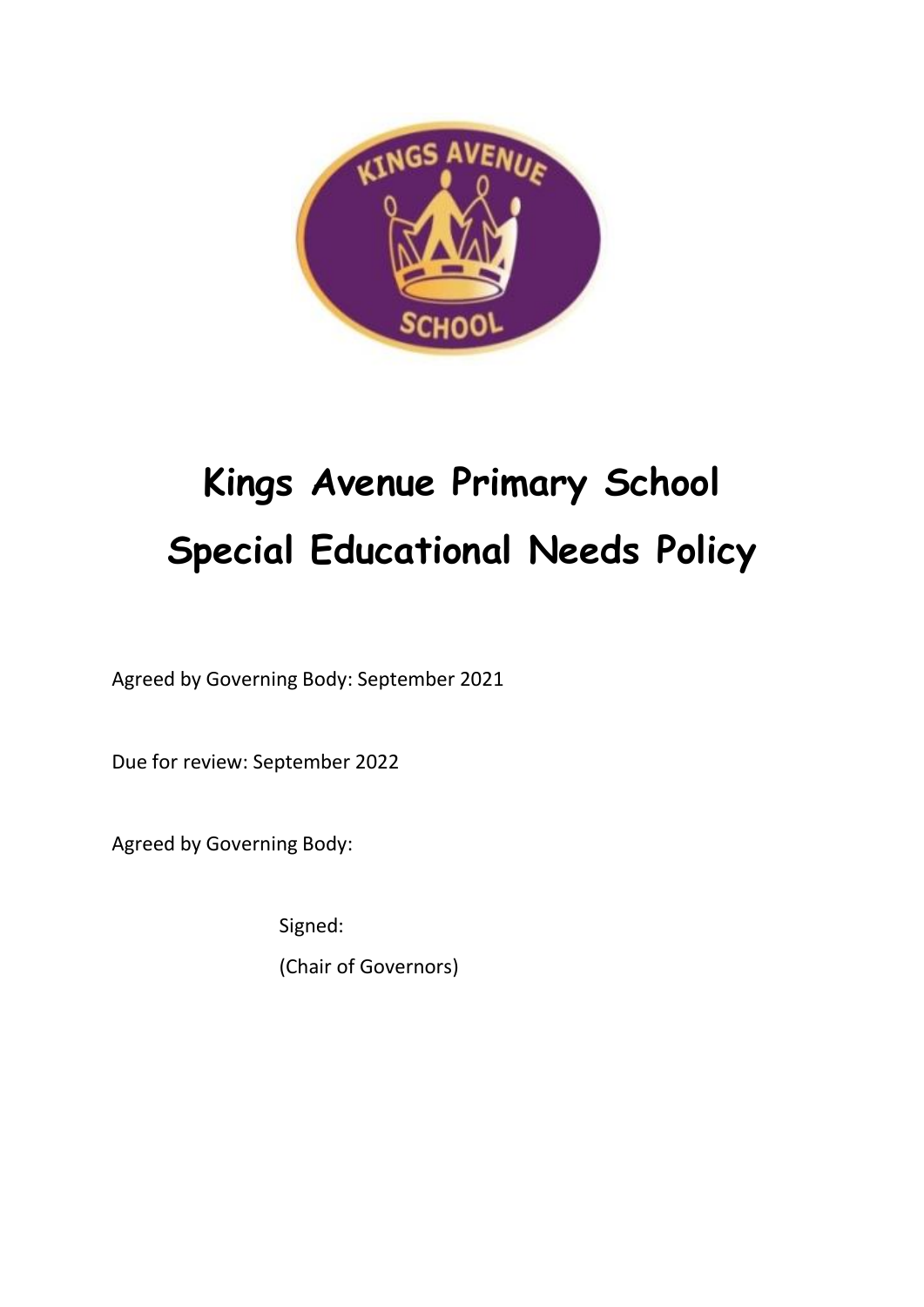All Lambeth maintained schools have a similar approach to meeting the needs of pupils with Special Educational Needs and Disabilities and are supported by the Local Authority to ensure that all pupils, regardless of their specific needs, make the best possible progress in school. All schools are supported to be as inclusive as possible, with the needs of pupils with a Special Educational Need/s and or Disabilities being met in a mainstream setting wherever possible, where families want this to happen. Pupils with a Special Educational Need/s and or Disabilities will take part in the activities of the school together with pupils without a Special Educational Need/s and or Disabilities whenever possible.

## **The school will meet the needs of children with the following SEND:**

- Communication and interaction
- Cognition and learning
- Social, mental and emotional health
- Sensory /physical

A glossary of the most used SEND terms is available at the end of the document.

Who are the best people in the school to talk to about my child's difficulties with learning/special educational needs and/or disabilities?

## **Class Teacher Responsible for:**

- Quality first teaching of all children in their class including differentiating work for individual children,
- Responding to the children who have SEND needs in their class.

## **Special Educational Needs/Disabilities Co-ordinator (SENDCo) Responsible for:**

- Coordinating support for children with special educational needs or disabilities (SEND) and developing the school's SEND Policy to ensure all children get a consistent, high quality response to meeting their needs in school.
- Ensuring that you are:
- 1. involved in supporting your child's learning.
- 2. kept informed about the support your child is receiving.
- 3. involved in reviewing your child's progress.
- Liaising with outside agencies who may be involved in supporting your child's learning e.g. Educational Psychology, Speech and Language Therapist or any other medical professional.
- Updating the school's SEND register (a system for ensuring all the SEND pupils in this school are known) and making sure that there are excellent records of your child's progress and needs.
- Providing specialist support for teachers and support staff in the school so they can help children with SEND to achieve their best possible progress.
- Ensuring children receive high quality interventions and training staff to deliver them.

## **The Senior Leadership Team is Responsible for:**

The strategic vision of SEND and inclusion across the school.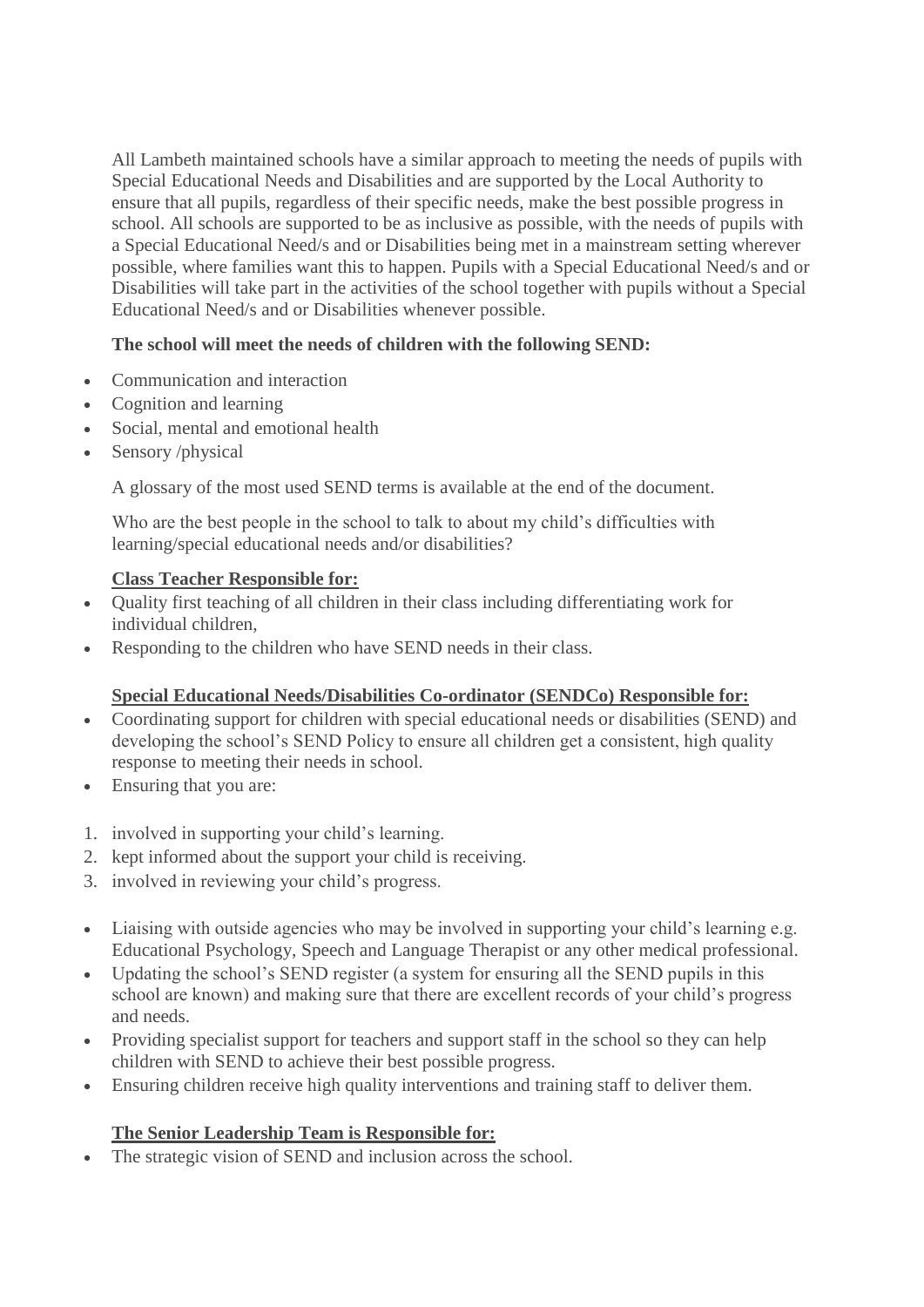- Leading the educational development of the school and ensure that each pupil's educational programme meets their individual needs.
- Monitoring and evaluating the standards of teaching and learning and pupil progress across the school.

## **Governing Body Responsible for:**

• Making sure that the required support is made available for any child who attends the school who has SEND.

#### **What are the different types of support available for my child with SEND at Kings Avenue School?**

#### **Quality first teaching by class teacher (universal support)**

For your child this would mean:

- That the teacher has the highest possible expectations,
- That all teaching is based on building on what your child already knows, can do and can understand,
- Different ways of teaching (for example, practical activities and visual supports) are in place so that your child is fully involved in learning in class,
- Specific strategies/ interventions (which may be suggested by the SENDCo or outside agencies) are in place to support children to learn,
- That your child may receive some additional individual or small group support in the classroom or in sessions outside of whole class learning,
- Formally assessing your child's progress throughout the year and setting targets to ensure that gaps in their understanding and learning are addressed,
- Review your child's progress based on their targets.

## **Targeted interventions (targeted support)**

- These maybe run in the classroom or in some cases outside of whole class learning,
- They may be delivered by a teacher, Teaching Assistant (TA), Higher Level Teaching Assistant (HLTA) or Early Years Educator (EYE) who has had specific training to run the interventions.
- Children will engage in group or individual sessions with specific targets to help them to make progress,
- All interventions are planned under the guidance of the SENDCo and class teachers,
- All interventions are monitored and reviewed by the SENDCo and class teachers,
- We run interventions that have been proven to be successful (evidence based interventions).

## **Specialist groups run by outside agencies e.g. Speech and Language therapy, Educational Psychology, Occupational therapy (targeted support)**

This may be from Local Authority central services such as:

- Lambeth Hearing Support Service (LHSS) for children with a hearing difficulty,
- Speech and Language Therapy service (NHS service),
- Lambeth Educational Psychology service,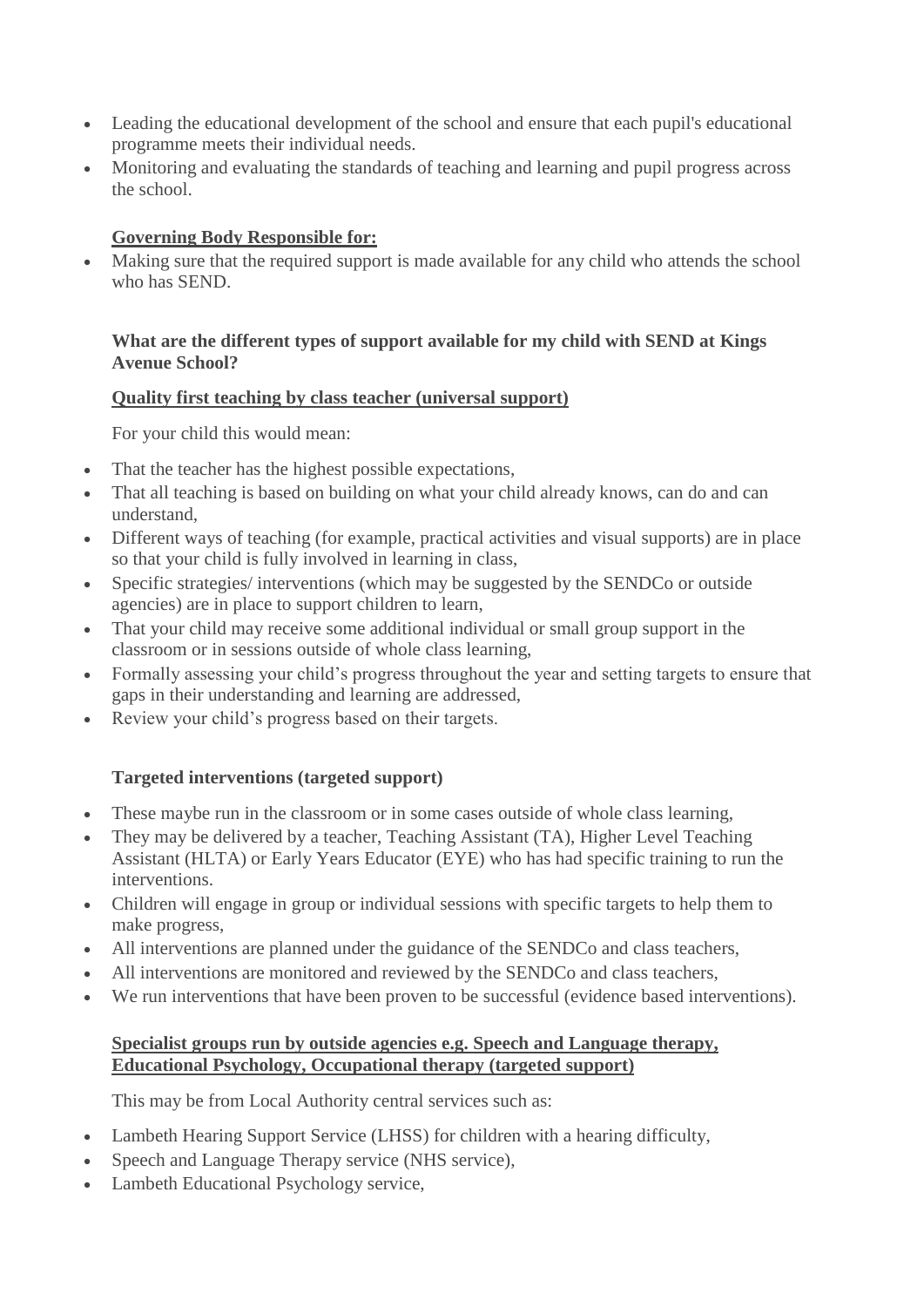- Occupational therapy,
- School nurse,
- Lambeth Autism Advisory Service (LAAS).

## **In addition to this, Kings Avenue School:**

- Provides Speech and Language Therapy sessions that are delivered NHS therapists;
- Supplement the amount of sessions offered by Lambeth Educational Psychology Service, to increase the amount of support for children, staff and parents,
- Provide counselling and emotional support to children, staff, parents and families through our highly skilled Inclusion team.

## **For your child this would mean:**

- You may be asked to give your permission for the school to refer your child to an outside agency e.g. a Speech and Language Therapist or an Educational Psychologist. This will help the school and yourself further understand your child's particular needs and be able to support them more effectively,
- The specialist professional will work with your child to understand their needs and make recommendations, which may include:
- 1. Making changes to the way your child is supported in class e.g. individual support from a member of staff or changing some aspects of teaching to support them better,
- 2. Set clear targets which will include their specific expertise,
- 3. Setting an intervention group run by school staff under the guidance of the outside professional e.g. a social skills group,
- 4. Setting an intervention group or individual work directly with the outside professional,
- If a child does not respond to the above support and interventions over time, they may receive a SEND support plan. This document will outline the child's needs and targets and will be set with parents and external agencies.

#### **Specified Individual support (specialist support)**

This is provided for children with an Education Health and Care Plan (EHCP). EHC plans came into action in September 2014 and replaced a Statement of Special Educational Needs. EHC plans are provided for children who need additional support above and beyond the support outlined in the above categories. This support is available for children whose learning needs are severe, complex and life-long.

#### **Children will continue to receive:**

- Quality First Teaching
- Targeted Interventions
- Support from outside agencies such as SALT, EP, OT

#### **In addition to this:**

- Children with a diagnosis of Autistic Spectrum Disorder (ASD) may receive support from the ASD Outreach Team (LAAS – Lambeth residents only),
- The EHC Plan will outline the cost of support needed to provide your child with individual or small group support from additional staff such as a specialist teaching assistant/Learning support assistant and how the support should be used,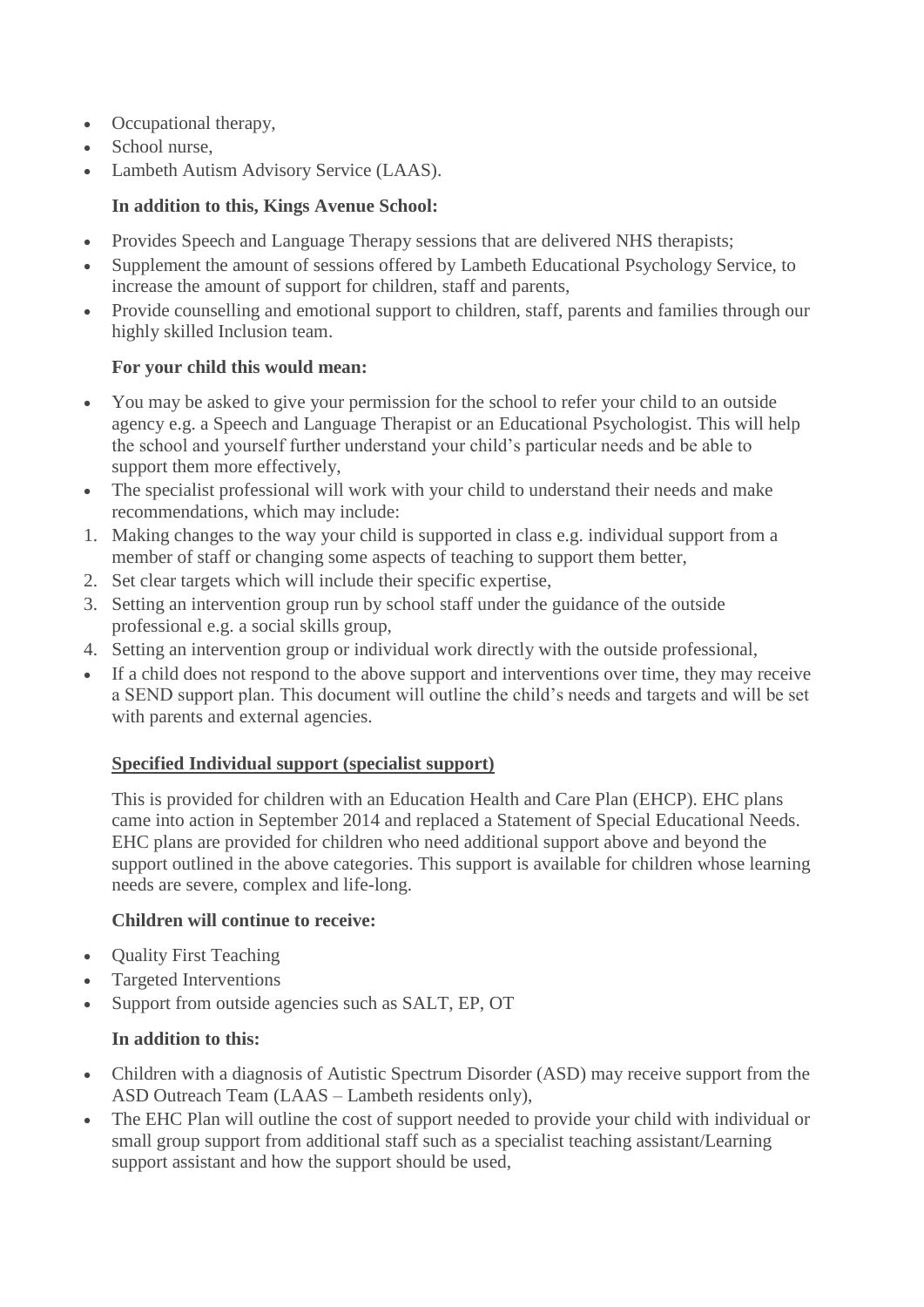- An individualised curriculum where appropriate,
- We have a dedicated Inclusion team to support with behaviour, mental health and any other pastoral support your child may need,
- The Lambeth Local Offer Web site contains full information of the services available to children, young people and their families under the Lambeth Local Offer.

# **How will we support your child with identified SEND starting at school?**

- If your child has been allocated a place in our school by the local authority and they have a special educational need or disability, please contact us as soon as you are offered the place as we may not have details of their needs at this stage.
- We will invite you to visit the school with your child to have a look around and meet the SENDCo.
- If other professionals or outside agencies are involved in supporting your child, a Multi-Agency Team meeting will be held to discuss your child's needs. We will share strategies that are used, and ensure provision is put in place before your child starts school.
- The SENDCo may make a home visit with the class teacher.
- The SENDCo may visit the current setting your child attends if applicable.
- We may suggest adaptations to the transition period to help your child to settle more easily, but these will be agreed with you at the MAT meeting.
- The staff will closely monitor the progress the child makes and discuss this with you.

# **How can I let my child's school know if I am concerned about the progress in school?**

- If you have concerns about your child's progress you should speak to your child's class teacher initially.
- If the class teacher requires additional advice or support, they will contact the SENDCo.

# **How else may a child be identified as having a specific SEND learning difficulty?**

- The teacher continually assesses the needs of all children in their class.
- Every child who is supported is formally assessed approximately three times per year.
- Meetings are held with teaching staff, SENDCo, and additional staff as necessary e.g. members of the Senior Leadership team. We discuss the progress of all children and identify any children who are not making their best possible progress.
- Interventions or a support plan is then set for the child. These are reviewed and if a child has not responded to the intervention, we will speak to the parents and review the intervention.
- A meeting will then be set with the SENDCo and referrals to relevant outside agencies may be made.
- If a child continually requires a significant amount of support and they are not responding to the interventions and support from the outside agencies, they will receive a SEND support plan as a part of the graduated approach to a formal EHC assessment request.

# **How will the school let parents know if they have any concerns about a child's learning?**

- If your child is identified as having a potential SEND need the school will set up a meeting to discuss this with you in more detail.
- Initially the class teacher will speak to you to discuss concerns and to listen to any concerns you may have,
- The school may suggest that your child needs some agreed individualised support in school. They will tell you how the support will be used and what strategies will be put in place,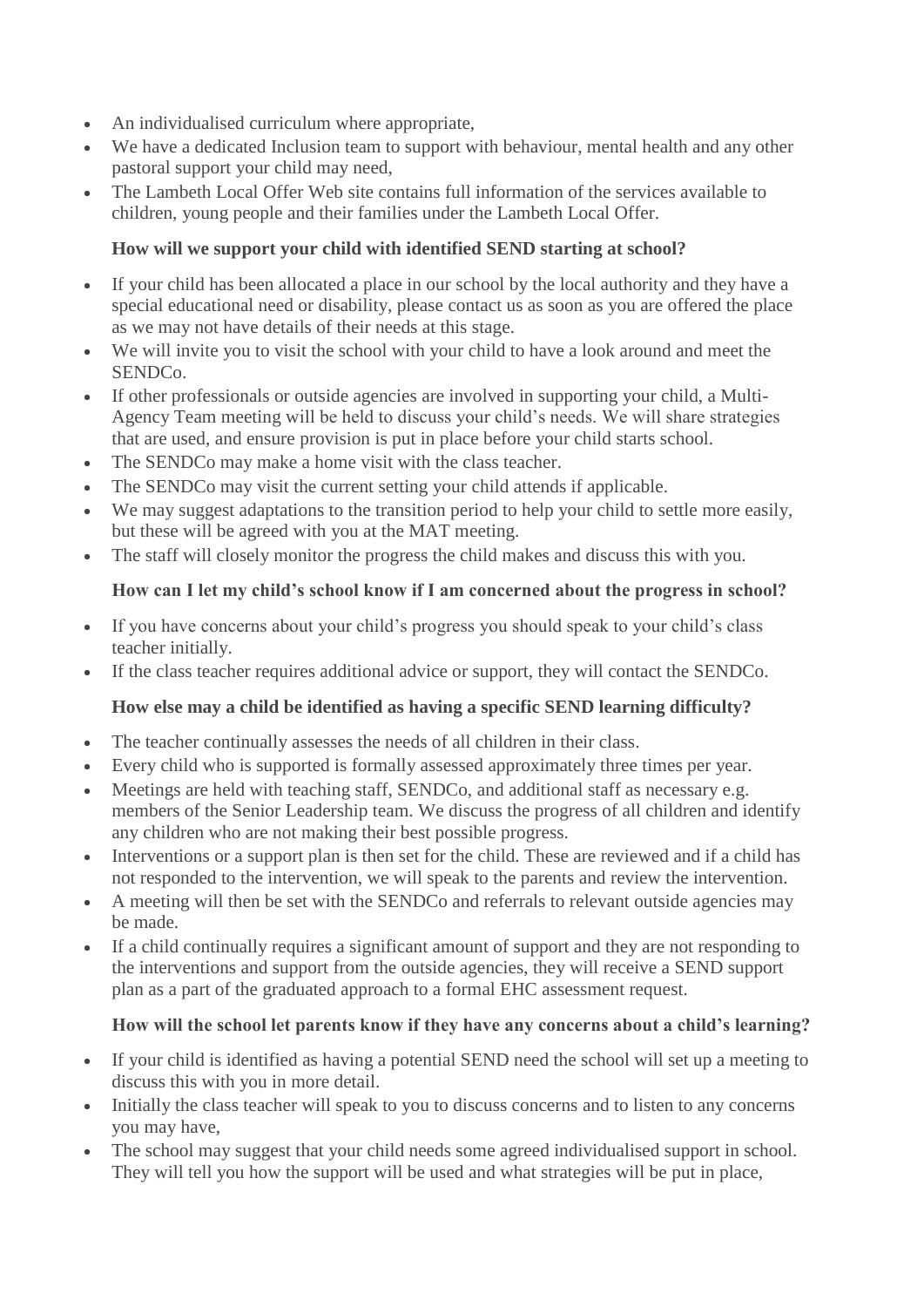• If further investigating is needed, a meeting will be set with the SENDCo who will discuss the next steps with you.

## **How are the staff at Kings Avenue School supported and trained to work with children with SEND?**

- The SENDCo will support the class teacher in planning for children with SEND.
- A programme of staff training is set in the school. This may include whole school training on SEND issues or to support identified groups of learners in school, such as ASD, dyslexia, SALT etc.
- Whole staff training to share knowledge, strategies and experience, to ensure consistency of the school's approach for children with a SEND.
- Individual teachers and support staff attend training courses run by outside agencies that are relevant to the needs of specific children in their class e.g. the ASD Outreach service, SALT service or medical /health training to support staff in implementing care plans.
- Individual training for an identified staff member linked with the needs of a child with special educational needs and/or disabilities.
- Training may be identified through the school's rigorous performance management process. Training takes place on a regular basis.

# **How will the teaching be adapted for my child with SEND?**

- Class Teachers plan lessons according to the specific needs of all groups of children in their class.
- Planning and teaching will be adapted on a daily basis if needed to meet your child's learning needs and to increase your child's experiences.
- Specially trained support staff can implement the teachers modified/adapted planning.
- Specific resources and strategies will be used to support your child. This may be on an individual, group or whole class situation, so that they can learn most effectively and become independent learners.
- Teaching will include any targets or suggestions made by outside agencies, when appropriate.
- If a child has an SEND support plan or an EHC plan, the targets set in these documents will be incorporated into the learning in the classroom.

# **How does Kings Avenue School measure my child's progress and how will I know?**

- Your child's progress is continually monitored by his/her classteacher.
- Their progress is reviewed formally approximately three times per year.
- Parent consultations are held twice per year and your child's targets will be shared with you.
- Formal end of year reports are provided.
- SALT targets are reviewed termly by the therapist and these are shared with you.
- If your child has a SEND support plan, we will review and set targets approximately three times per year.
- If your child has an EHC plan, they will receive an Individual Education Plan (IEP). This sets and reviews targets approximately three times per year.
- The progress of children with an EHC Plan is formally reviewed at an Annual Review meeting with the parents and all professionals who are involved with the child's education.

# **What support do we have for you, as a parent of child with SEND?**

Talk to your child's class teacher regularly so we can help you support your child at home.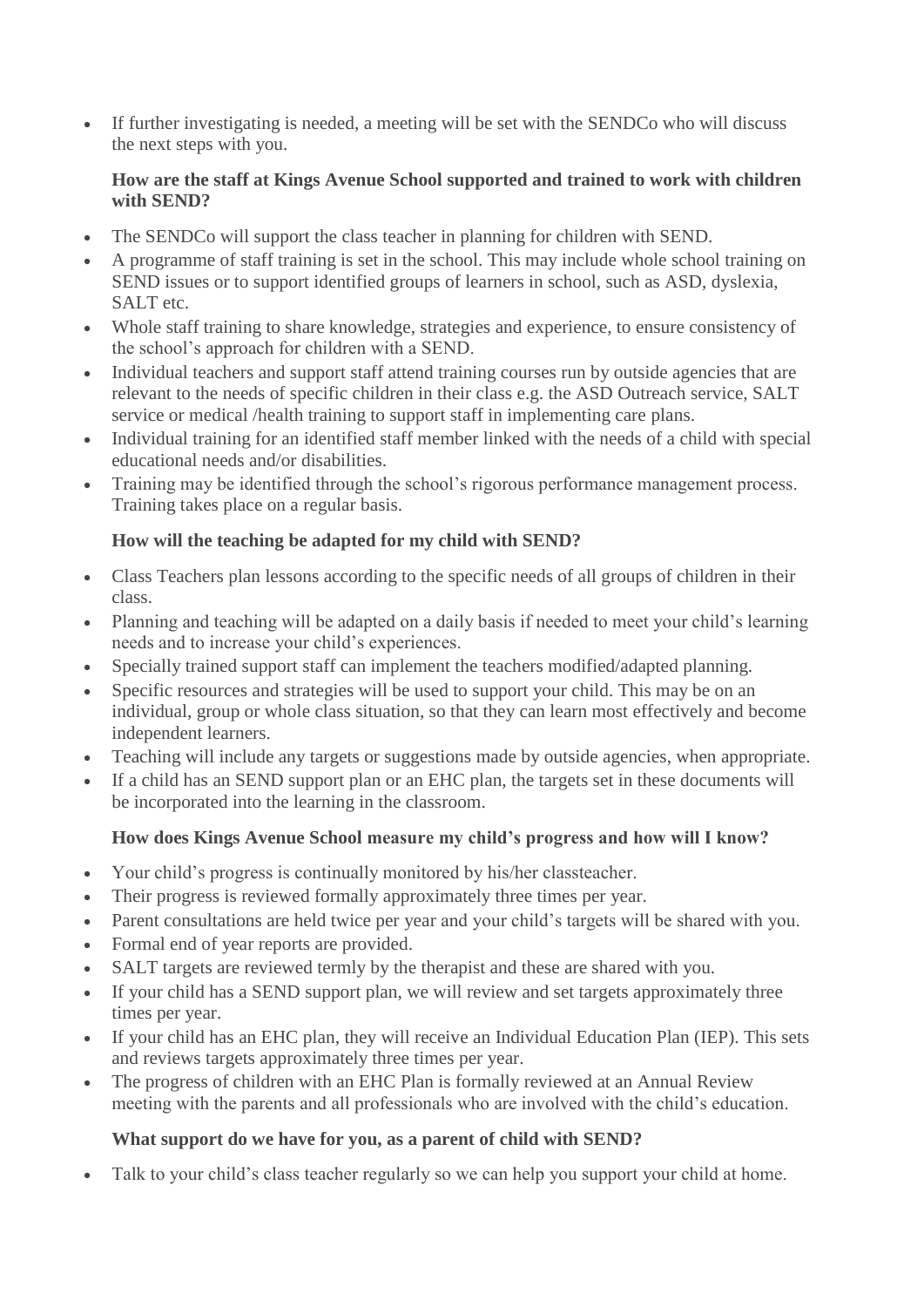- The SENDCO is available to meet with you to discuss your child's progress or any concerns you may have.
- Meetings can be arranged with outside agencies who work with children with SEND, and they can offer you advice on how best to support your child at home.
- IEPs will be written and reviewed alongside parents, for children with an EHC plan or an SEND support plan.
- Your child will receive a Pupil Passport if they receive an intervention. This outlines the support they receive in school and how adults at home can best support their needs.

# **In addition:**

- We regularly hold workshops for parents of all children in the school, for example in relation to reading, phonics or maths.
- If your child is undergoing statutory assessment for an EHC Plan you will also be supported by the Children's Services SEND Team at Lambeth. You can also receive advice and support from Lambeth Information advice and support Services for SEND (IASS). If you live in another borough such as Croydon, Merton or Wandsworth – you will be supported by the SEND team in your borough.

## **Is Kings Avenue School physically accessible to children with SEND?**

- The school is accessible to children with physical disabilities.
- The school has lifts for those unable to use the stairs.
- The school has disabled toilets.
- Classrooms may be adapted to ensure rooms are accessible for children with disabilities.
- We ensure that high quality equipment is used and is accessible to all children regardless of their needs.
- The specialised provisions provide space for the identified needs for children with these difficulties e.g. workstations for children with ASD, sensory room.
- The staff working in the specialised provisions are highly trained in these areas.

How will Kings Avenue School support my child when they are leaving this school, or when moving on to another class?

## **If your child is moving to another school:**

- We will contact the new school's SENDCO and ensure they know about any special arrangements or support that needs to be made for your child.
- Where possible we will support a visit to the new school in advance of the move.
- We will make sure that all records about your child are passed on as soon as possible.

# **When moving classes in school:**

- Information will be passed on to the new class teacher in advance and in all cases, a planning meeting will take place with the new teacher.
- If your child would benefit from having a transition book, which outlines what to expect in their new class, this will be arranged for them.

# **In Year 6:**

• If your child has an EHC plan, the SENDCO from the secondary school (if not Kings Avenue School) will be invited to attend the annual review or a transition meeting.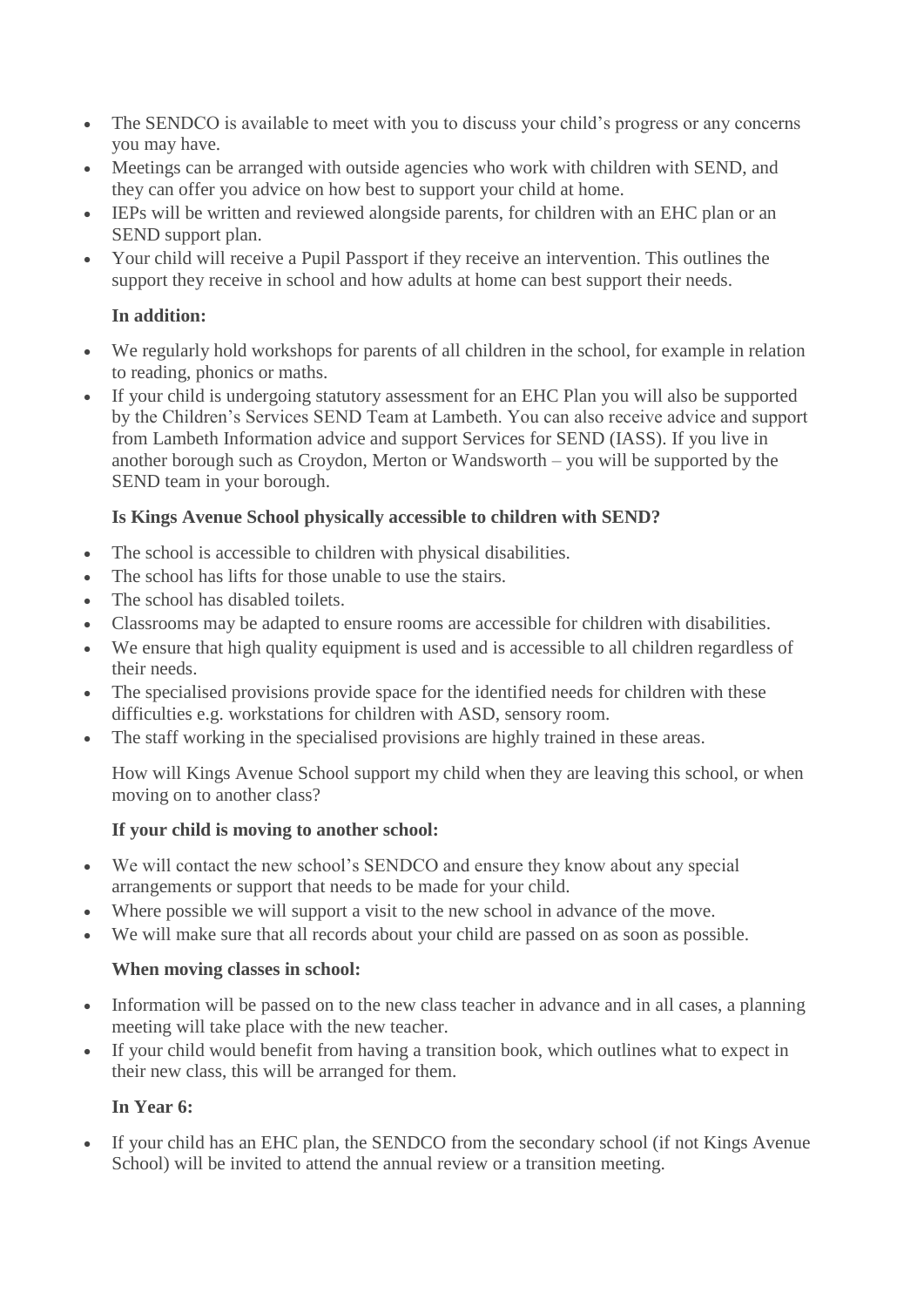- We may run transition sessions for your child to attend, which will support their understanding of transitions and any changes ahead.
- Where possible your child will visit their new school and sometimes staff from the new school will visit your child in this school.

| AAP         | <b>Attendance Advisory Practitioner</b>                    | <b>IEP</b>          | <b>Individual Education Plan</b>   |
|-------------|------------------------------------------------------------|---------------------|------------------------------------|
| <b>ADD</b>  | <b>Attention Deficit Disorder</b>                          | <b>ISR</b>          | In school review                   |
| <b>ADHD</b> | <b>Attention Deficit Hyperactivity</b><br><b>Disorder</b>  | <b>KS</b>           | <b>Key Stage</b>                   |
| <b>ASD</b>  | Autistic Spectrum Disorder                                 | <b>LAC</b>          | <b>Looked After Child</b>          |
| <b>BESD</b> | Behavioural, Emotional & Social<br><b>Difficulties</b>     | <b>LEA</b>          | <b>Local Educational Authority</b> |
| <b>CAF</b>  | Common Assessment Framework MLD Moderate                   | Learning Difficulty | Moderate Learning Difficulty       |
|             | CAMHS Child and Adolescent Mental<br><b>Health Service</b> | N <sub>C</sub>      | <b>National Curriculum</b>         |

# **A glossary of the most used SEND terms**: